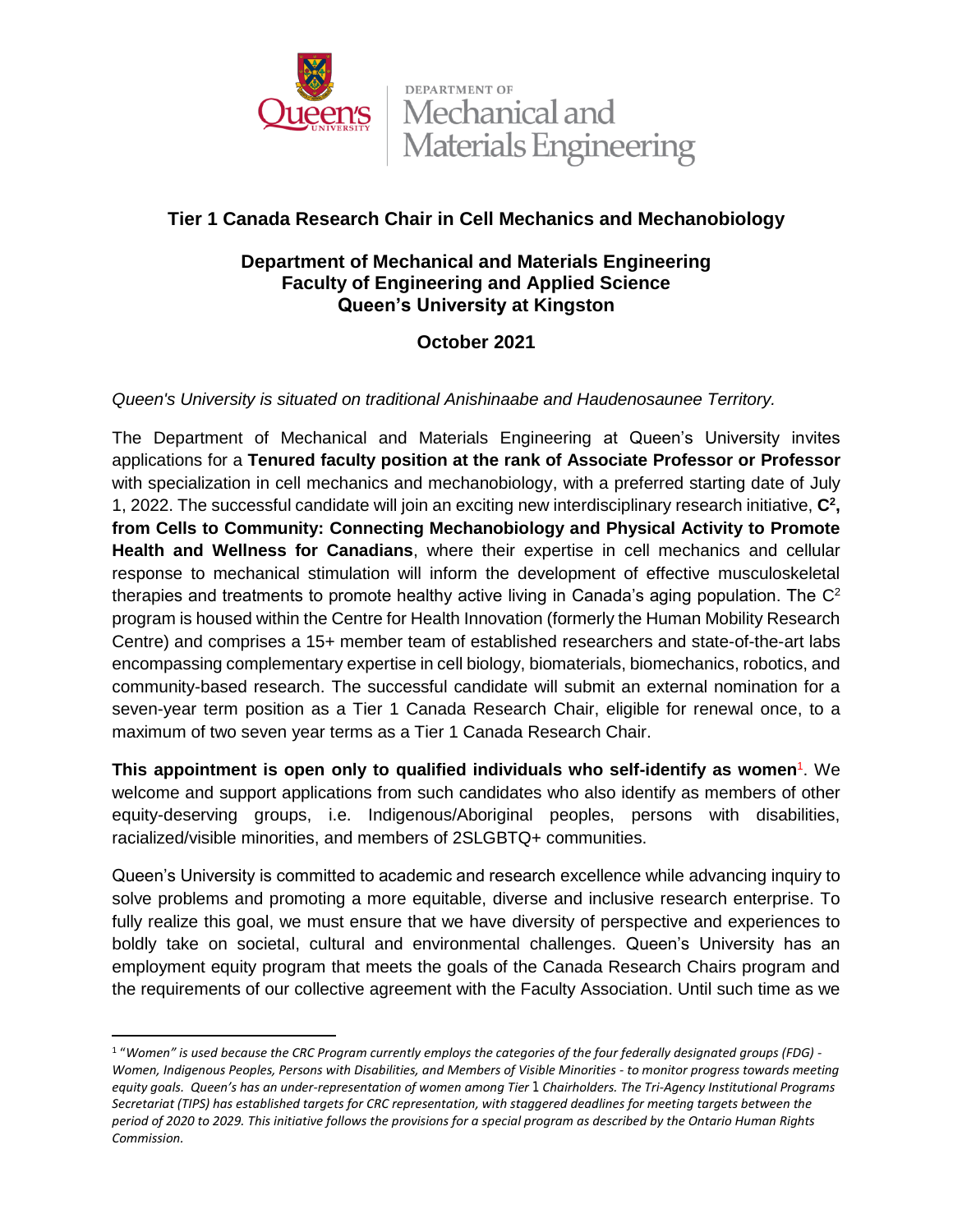have met our Canada Research Chairs Program equity targets [\(http://queensu.ca/vpr/prizes](http://queensu.ca/vpr/prizes-awards-chairs/canada-research-chairs-program-crcp)[awards-chairs/canada-research-chairs-program-crcp\)](http://queensu.ca/vpr/prizes-awards-chairs/canada-research-chairs-program-crcp), preference will be given to members of the Four Designated Groups under the Canada Research Chairs program: women, Indigenous/Aboriginal peoples, persons with disabilities and racialized persons/visible minorities. All applicants will be invited to self-identify once they have applied. Self-identification information will be held in confidence by the Human Rights and Equity Office and one specially trained member of the selection committee. All qualified candidates are encouraged to apply; however, in accordance with Canadian Immigration requirements, Canadian citizens and Permanent Residents of Canada will be given priority.

Canada Research Chairs were established as part of a national strategy to foster research excellence [\(www.chairs-chaires.gc.ca\)](http://www.chairs-chaires.gc.ca/). The successful candidate must submit an external application to the Tri-agency Institutional Program Secretariat that meets the requirements for the successful nomination of Tier 1 Chair as defined by the Canada Research Chairs Program:

- be outstanding and innovative world-class researchers whose accomplishments have made a major impact in their fields;
- be recognized internationally as leaders in their fields;
- have superior records of attracting and supervising graduate students and postdoctoral fellows (taking into account different practices in the relevant field or discipline) and, as chairholders, be expected to attract, develop and retain excellent trainees, students and future researchers; and
- be proposing an original, innovative research program of the highest quality.

#### **Your Career with Queen's Engineering**

Among our top priorities in the Faculty of Engineering and Applied Science is providing opportunities for early career academics to develop distinguished research and exceptional teaching contributions while fostering an environment where all faculty can thrive. To promote ongoing success, there is support for course development and delivery that is provided by the Department, the Queen's Centre for Teaching and Learning, and the Faculty of Engineering and Applied Science. Faculty have access to a range of educational technologies including industryleading instructional design support offered through the [Engineering Teaching and Learning](https://engineering.queensu.ca/About/teaching-and-learning/team.html)  [Team.](https://engineering.queensu.ca/About/teaching-and-learning/team.html) Support for faculty to develop strong research programs includes Special Research Grant opportunities, grant writing workshops and review services, and one-to-one mentorship from experienced colleagues. Queen's Engineering is also committed to increasing the proportion of women in engineering, supported by the recent establishment of [a Chair for Women in](https://engineering.queensu.ca/women-in-engineering/)  [Engineering.](https://engineering.queensu.ca/women-in-engineering/)

The Department of Mechanical and Materials Engineering is comprised of approximately 30 faculty members, 700 undergraduate students, 175 graduate students, and it currently holds the inaugural Chair for Women in Engineering, Dr. Heidi Ploeg. Research in the Department is supported by four research chairs: a Tier 1 CRC in Mechanics of Materials, an NSERC Industrial Research Chair in Nuclear Materials, a University Network of Excellence in Nuclear Engineering (UNENE) Research Chair in Corrosion Control and Materials Performance, and a Tier 1 CRC in Turbulence Simulation and Modelling. The Department benefits from strong collaborations with the Centre of Health Innovation (formerly the Human Mobility Research Centre) and Ingenuity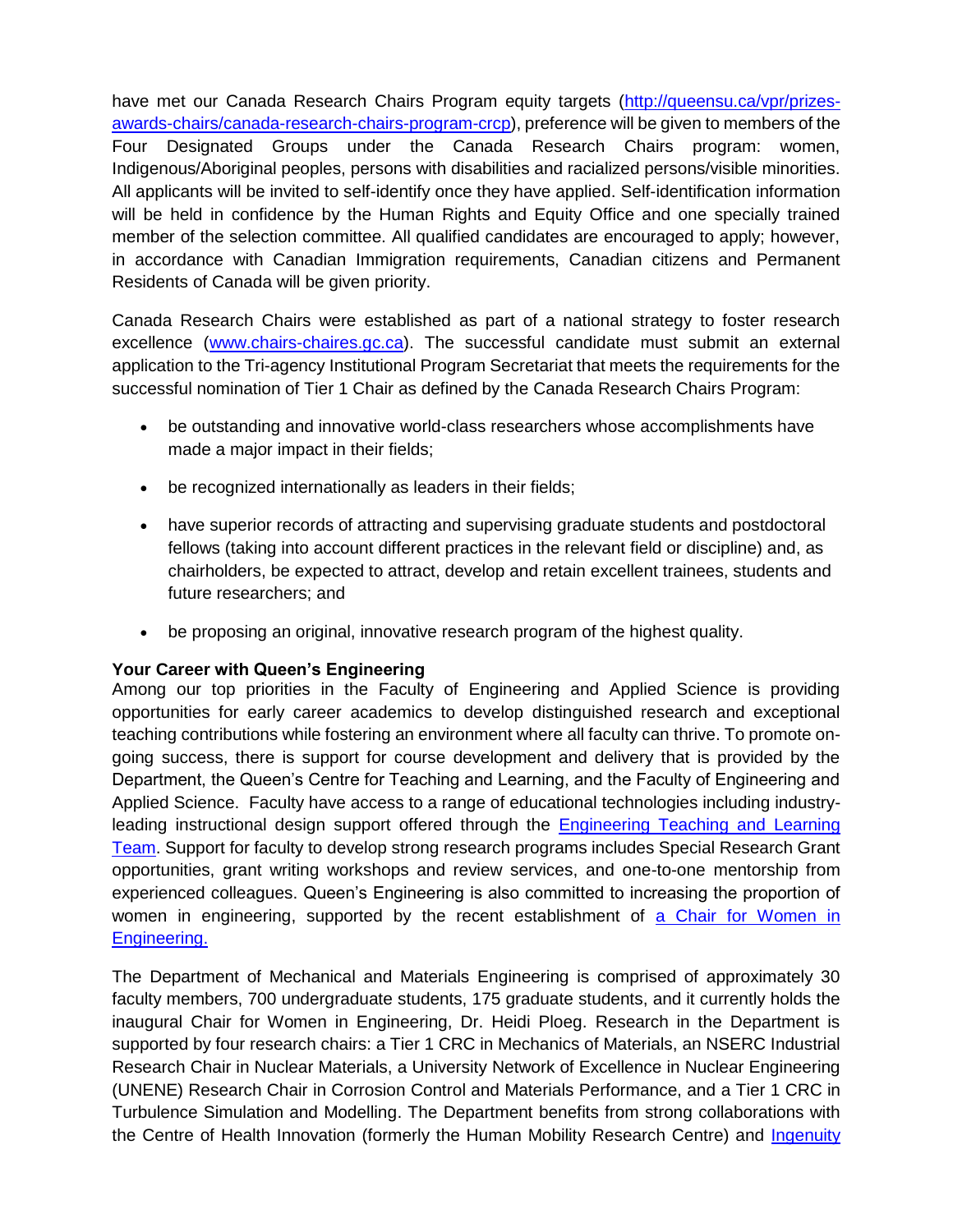[Labs,](https://ingenuitylabs.queensu.ca/) and it also boasts a number of world-class experimental research facilities, including the Reactor Materials Testing Laboratory [\(RMTL\)](https://rmtl.engineering.queensu.ca/) and the Optical Towing Tank for Energetics Research Laboratory [\(OTTER Lab\)](https://rivallab.com/facilities/),. More details about the Department can be found at [me.queensu.ca.](https://me.queensu.ca/)

#### **Criteria:**

Candidates must have a PhD or equivalent degree in Mechanical, Chemical, Materials or Biomedical Engineering, or a related discipline, completed at the start date of the appointment.

The main criteria for selection are:

- demonstrated excellence in research, including a strong publication record commensurate with years since PhD obtained;
- expertise that complements existing research areas in the department;
- a high potential for excellence in teaching at both the undergraduate and graduate levels, and an ongoing commitment to academic and pedagogical excellence in support of the department's programs;
- evidence of an ability to work collaboratively in an interdisciplinary and student-centred environment;
- Professional engineering licensure in Canada, or the eligibility to obtain licensure, is a requirement. Note that all forms of engineering licensure in Canada are considered acceptable (e.g., P.Eng., temporary engineering license, provisional engineering license, etc.); and
- evidence of high-quality scholarly output that demonstrates potential for independent research leading to peer assessed publications and a comprehensive strategy and/or demonstrated ability to attract and retain external research funding.

The successful candidate will be required to make contributions through service to the department, the Faculty, the University, and/or the broader community. Salary will be commensurate with qualifications and experience.

#### **Queen's University Commitment to Equity, Diversity and Inclusion**

Within the Faculty of Engineering and Applied Science, innovation thrives with new perspectives and experiences, and the diversity of our workforce enhances our research and teaching excellence. People from across Canada and around the world come to learn, teach and carry out research at Queen's University. With foundational values of collaboration, respect and diversity, we are committed to embracing an inclusive environment and supporting each member of our community to reach their fullest potential. We encourage those who share our commitments to diversity and inclusion to join our Faculty.

The University is situated on the traditional territories of the Haudenosaunee and Anishinaabe, in historic Kingston on the shores of Lake Ontario. Kingston's residents enjoy an outstanding quality of life with a wide range of cultural, recreational, and creative opportunities. Visit [Inclusive Queen's](https://www.queensu.ca/inclusive/content/home) for information on equity, diversity and inclusion resources and initiatives.

Faculty and their dependents are eligible for an extensive benefits package including prescription drug coverage, vision care, dental care, long term disability insurance, life insurance and access to the Employee and Family Assistance Program. You will also participate in a pension plan.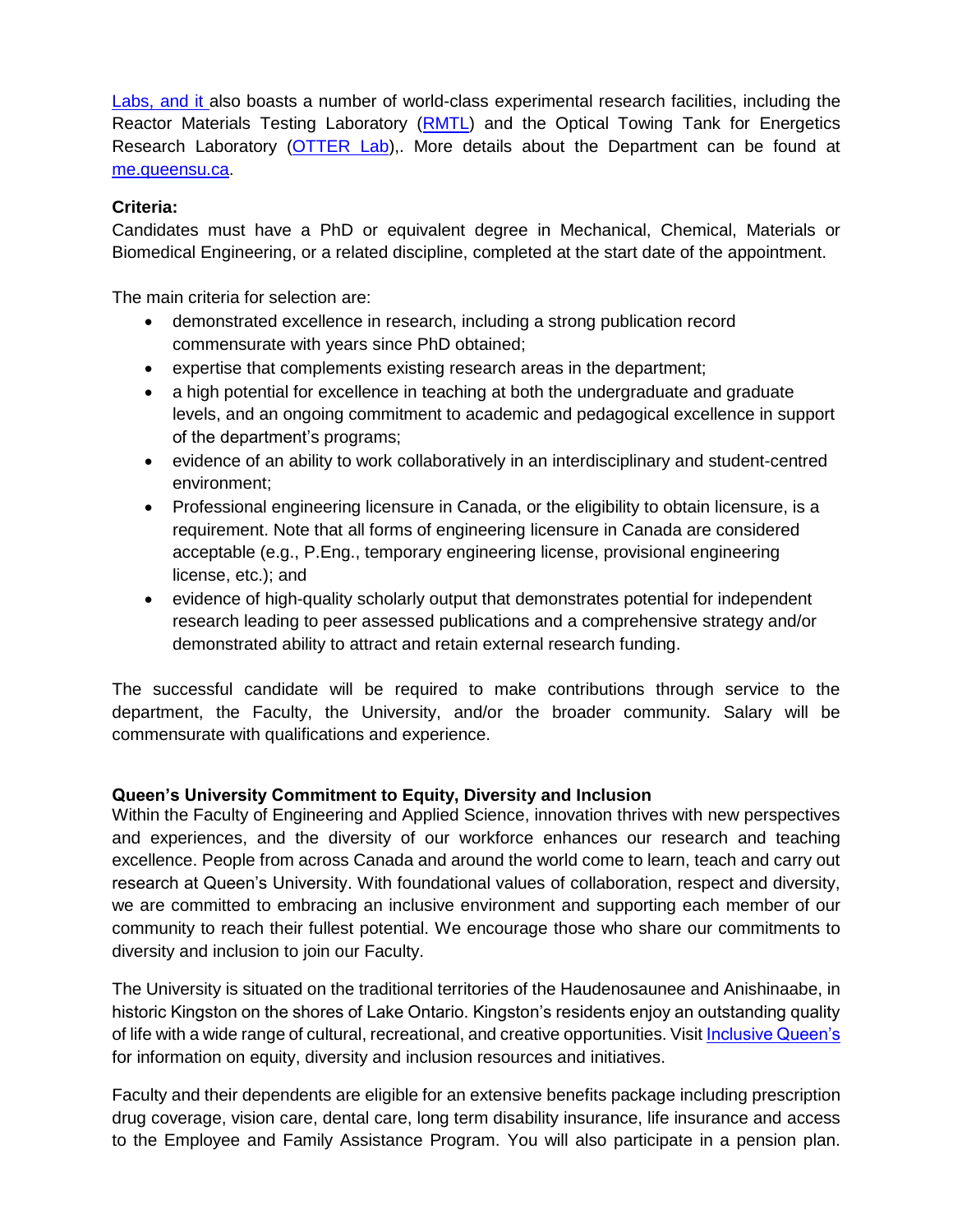Tuition assistance is available for qualifying employees, their spouses and dependent children. Queen's values families and is pleased to provide a 'top up' to government parental leave benefits for eligible employees on maternity/parental leave. In addition, Queen's provides partial reimbursement for eligible daycare expenses for employees with dependent children in daycare. Details are set out in the Queen's-QUFA Collective Agreement. For more information on employee benefits, see [Queen's Human Resources.](http://www.queensu.ca/humanresources/)

Additional information about Queen's University can be found on the [Faculty Recruitment and](http://www.queensu.ca/facultyrecruitment)  [Support](http://www.queensu.ca/facultyrecruitment) website.

To comply with federal laws, the University is obliged to gather statistical information as to how many applicants for each job vacancy are Canadian citizens / permanent residents of Canada. Applicants need not identify their country of origin or citizenship; however, all applications must include one of the following statements: "I am a Canadian citizen / permanent resident of Canada"; OR, "I am not a Canadian citizen / permanent resident of Canada". Applications that do not include this information will be deemed incomplete.

### **A complete application consists of:**

- a cover letter (including one of the two statements regarding Canadian citizenship / permanent resident status specified in the previous paragraph);
- a current Curriculum Vitae that includes a comprehensive list of publications (with supervised students on publications clearly identified), awards, and grants received;
- a statement of research interests and achievements;
- a statement of teaching interests and experience (including teaching outlines and evaluations if available);
- a statement identifying their strengths and experiences with respect to increasing equity, diversity, and inclusion in their institutional environment; and,
- The names and contact information of three references

Applications will begin to be reviewed on January 15, 2022, and will continue to be received until the position is filled. Applicants are encouraged to send all documents in their application packages electronically as PDFs to the Mechanical and Materials Engineering (MME) Administrative Assistant at **[mmehead@queensu.ca](mailto:mmehead@queensu.ca)** although hard copy applications may be submitted to:

Dr. Keith Pilkey Professor and Head Department of Mechanical and Materials Engineering Room 201, McLaughlin Hall 130 Stuart Street Queen's University Kingston, Ontario CANADA K7L 3N6

The University will provide support in its recruitment processes to applicants with disabilities, including accommodation that takes into account an applicant's accessibility needs. If you require accommodation during the interview process, please contact the MME department at [mmehead@queensu.ca.](mailto:mmehead@queensu.ca)